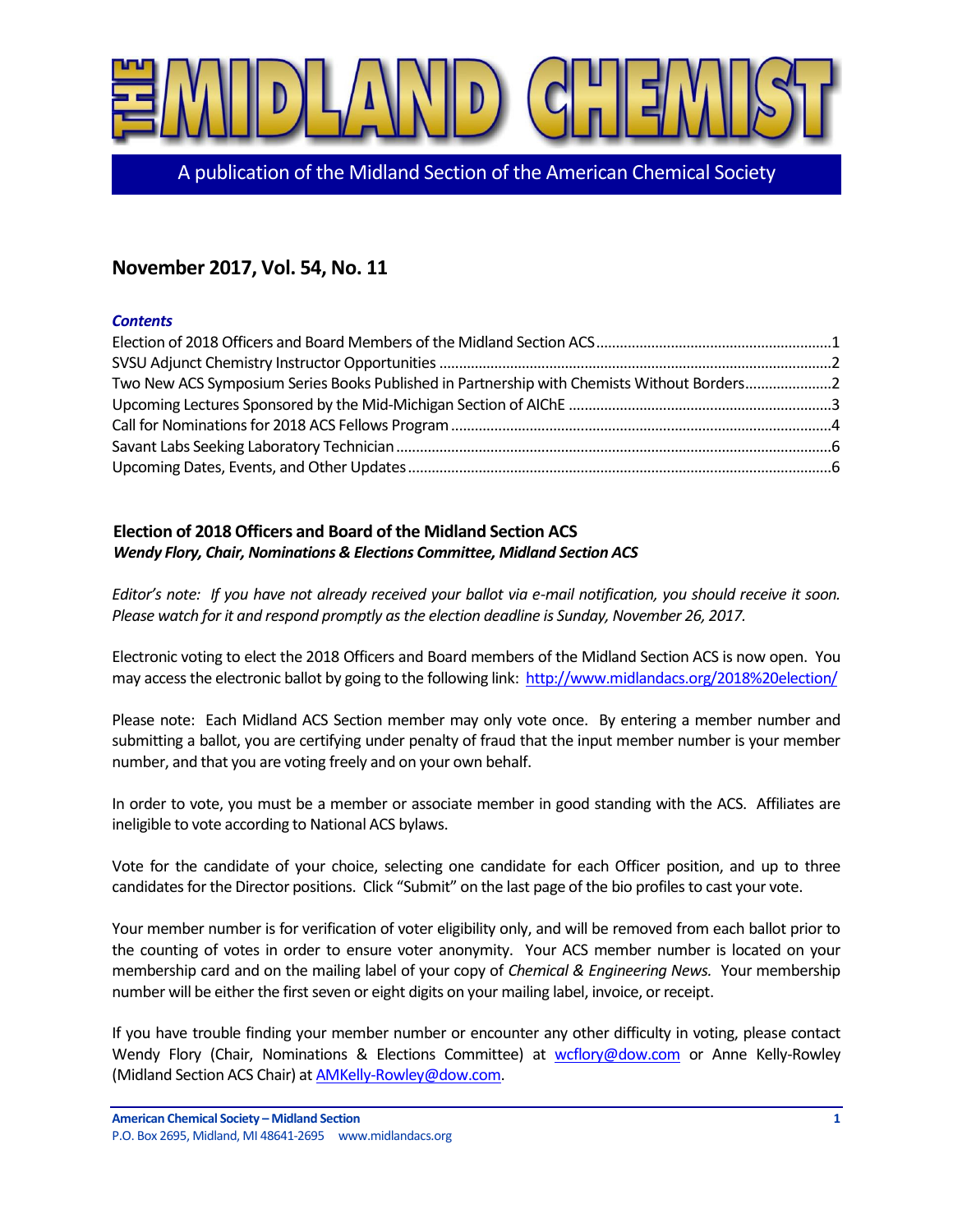The list of candidates running for the open Officer and Board positions is as follows:

| <b>Open Positions</b>                        | <b>Candidates</b>                                                 |
|----------------------------------------------|-------------------------------------------------------------------|
| Chair-elect (1-year term)                    | Amanda Palumbo                                                    |
| Secretary (1-year term)                      | Kshitish Patankar                                                 |
| Treasurer (1-year term)                      | Michelle Rivard                                                   |
| Chair, Nominations & Elections (1-year term) | <b>Wendy Flory</b>                                                |
| Councilor (3-year term)                      | Dale LeCaptain                                                    |
| Alternate Councilor (3-year term)            | Jessica Huang                                                     |
| Directors (3 open positions, 3-year terms)   | Tami Sivy, Janice Tomasik, Tony Sokolov,<br><b>Bryan Stubbert</b> |

Please note: Voting ends on Sunday, November 26, 2017 at 11:59 PM EST.

## <span id="page-1-0"></span>**SVSU Adjunct Chemistry Instructor Opportunities**

## *Tami Sivy, Professor and Chair, Department of Chemistry, Saginaw Valley State University*

Would you be interested in having a direct impact on undergraduate chemistry education in the greater Saginaw Valley region? SVSU currently has several openings available for adjunct instructors in the Winter 2018 semester (January 16-May 5). The current need is for instructors for organic chemistry labs (night), introductory chemistry labs (both day and night), and chemistry general education course lectures (both day and night). All curricula are already developed and will be provided to the adjunct instructors. Contact Tami Sivy [\(tsivy@svsu.edu\)](mailto:tsivy@svsu.edu) if you have an interest or for any questions.

## <span id="page-1-1"></span>**Two New ACS Symposium Series Books Published in Partnership with Chemists Without Borders** *Ronda Grosse, Board Member, Chemists Without Borders*

In partnership with the American Chemical Society, Chemists Without Borders (CWB) compiled and contributed in large part to the book series, *Mobilizing Chemistry Expertise to Solve Humanitarian Problems*. The digital books, published by Oxford University Press and the ACS, are now available as Volumes 1 and 2. Print copies will be released in the spring of 2018. This book series focuses on worldwide issues that may benefit from applying science, and exploring ways in which chemists can uniquely contribute to providing solutions to humanitarian problems.

CWB has collaborated with several international universities and companies in working to mobilize the resources and expertise of the global chemistry community and its networks. The purpose of this book series is to inform readers of the ongoing work in applying chemistry to help underrepresented communities. Topics covered include clean water initiatives, expanding access to quality medicines, science education, and advancements in inexpensive analytical methodologies that can be applied in developing countries. In most cases, utilization of local resources in the country of need is the key. Projects in progress or completed are summarized, and assessment of the far-reaching benefits of these efforts is provided. In addition, ideas toward addressing technical, logistical, and cultural challenges are explained.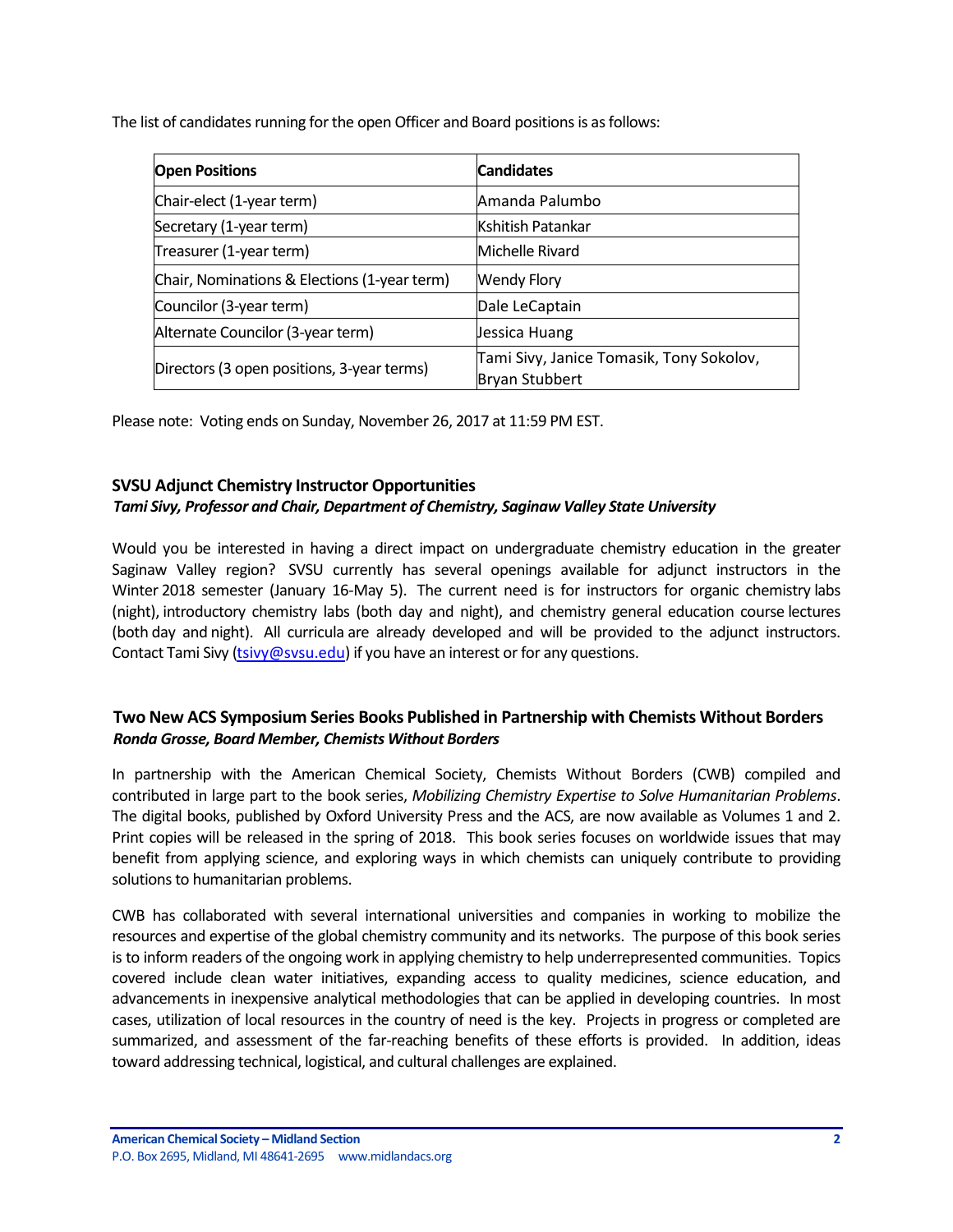Volume 1 covers targeted humanitarian aid projects in South Asia, South America, and Africa. Volume 2 reviews work related to chemistry education and analysis, with a focus on Africa and Central America.

*Editor's note: Two of the authors of book chapters in this series, Ronda Grosse and Gina Malczewski, are members of the Midland Section of the ACS. In addition, Ronda is the book series editor of both volumes. Kudos to both of these individuals.*



## <span id="page-2-0"></span>**Upcoming Lectures Sponsored by the Mid-Michigan Section of AIChE** *Ron Leng, Program Chair, Mid-Michigan AIChE*

All Midland Section ACS members are cordially invited to attend any of several invited-speaker events hosted by the Mid-Michigan Section of the American Institute of Chemical Engineers (AIChE). The evening meetings will be held at the Grand Traverse Pie Company, 2600 North Saginaw Road, Midland. Admission is free and complimentary sandwiches will be available, first come, first served at 6:00 PM with the presentations starting around 6:30 PM. Meeting times and locations are subject to change, so please check the Mid-Michigan AIChE [Events](https://www.aiche.org/community/sites/local-sections/mid-michigan/events) website for updates to the schedule. For more information or questions, contact Ron Leng at 989-636 6158 o[r rbleng@dow.com,](mailto:rbleng@dow.com) or Ted Calverley at 989-636-2881 o[r emcalverly@dow.com.](mailto:emcalverly@dow.com)

 **Chris Rentsch**, Head of Engineering, Origin Materials *Adventures at a Start-up Company vs the Corporate Gig* Wednesday, November 15, 2017, 6:00 PM dinner (optional), 6:30 PM presentation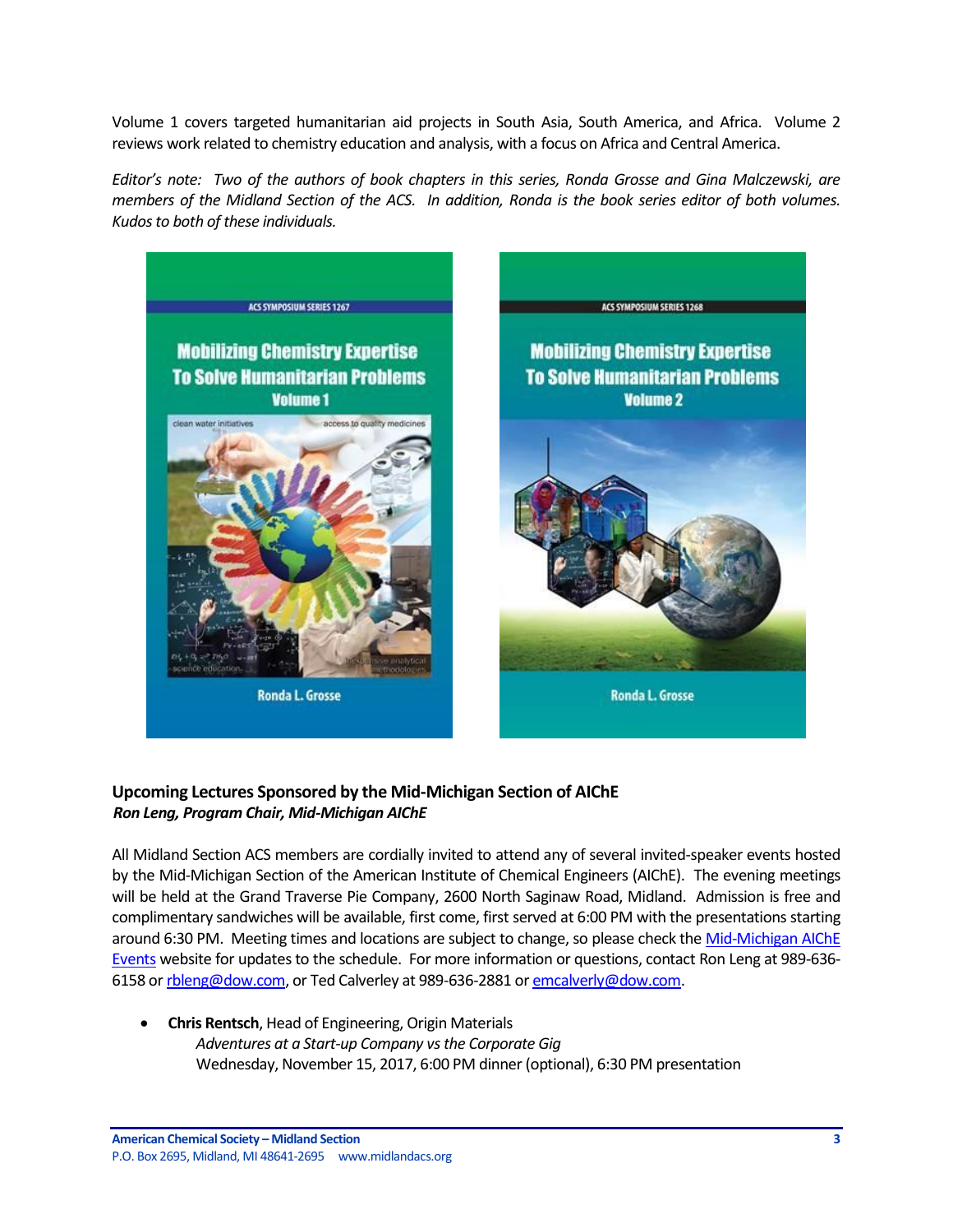- **Ken First,** Retired Process Safety Leader, Dow AgroSciences *Hazard Analysis & Risk Analysis Tool Kit* Wednesday, December 13, 2017, 6:00 PM dinner (optional), 6:30 PM presentation
- **Billy Bardin**, Tech Center Director, Dow Chemical Company *Advanced Manufacturing* Wednesday, January 10, 2018, 12:00-1:30 PM, Dow Chemical, 1790 Building, CR 272
- **Leo Chiang**, Associate Tech Director, Chemometrics and Data Analytics, Analytical Tech Center *Big Data Analytics* Wednesday, February 21, 2018, 6:00 PM dinner (optional), 6:30 PM presentation
- **Paul Vosejpka**, Dow Automotive R&D Director *The Future of Transportation* Wednesday, March 21, 2018, 6:00 PM dinner (optional), 6:30 PM presentation
- **Open** Wednesday, April 25, 2018, 6:00 PM dinner (optional), 6:30 PM presentation
- **Mark Weick,** Dow Global Sustainability Director Keynote Speaker, Annual Spring Banquet *Sustainability: The Chemical Engineer's Role in the Future* Tuesday, May 22, 2018 (tentative), venue to be confirmed

## <span id="page-3-0"></span>**Call for Nominations for 2018 ACS Fellows Program** *Diana Deese, Chair, Midland Section ACS Awards Committee*

*"… a fellow is a member of a group of learned people who work together as peers in the pursuit of mutual knowledge or practice …" Wikipedia*

As Chair of the Midland Section ACS Awards committee, I would like to make everyone aware of the 2018 ACS Fellows Program.

## **Purpose of the Program**

The purpose of the ACS Fellows Program, one component of the broader ACS Awards Program, is to recognize and honor members of the American Chemical Society for their outstanding achievements in and contributions to the science and the profession **and** for their equally exemplary service to the Society.

Although the "Fellow" designation has been adopted by many professional societies, the criteria for awarding this designation vary significantly from society to society. For some, such as the Royal Society of Chemistry, the Fellow designation indicates a senior membership level, signifying that the individual has attained a particular status within the profession. For others, such as the American Physical Society, the designation indicates that the individual has been recognized by his or her peers for significant contributions to the science. The ACS Fellows Program, however, uniquely recognizes a different standard of achievement and service. Specifically, the Fellow of the American Chemical Society (ACSF) designation is awarded to a member who, in some capacity, has made exceptional contributions to the science or profession **and** has provided excellent volunteer service to the ACS community.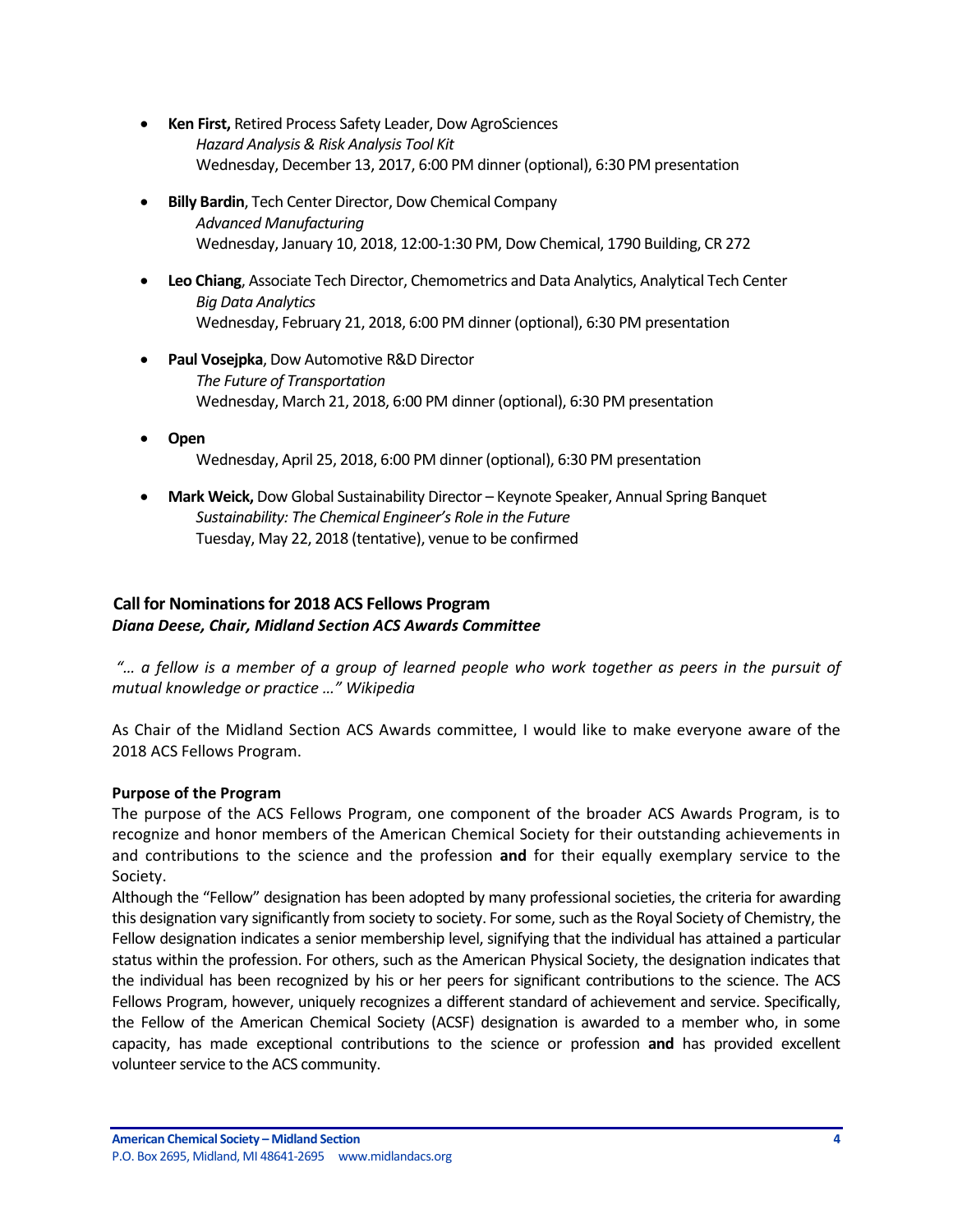#### **Selection Criteria**

The selection of ACS Fellows is based on documented excellence and leadership in **both** of two areas: (1) science, the profession, education, and/or management, **and** (2) volunteer service in the ACS community. Nomination documents must address **both** of these areas.

- 1. Documented excellence and leadership that has an impact in the science, the profession, education, and/or management. Appropriate activities might include, but are not limited to, the following:
	- a) Outstanding and creative contributions to basic and/or applied scientific research;
	- b) Distinguished accomplishments in the teaching and learning of chemistry;
	- c) Demonstrated leadership or managerial excellence in an organization within the chemical enterprise.
- 2. Documented excellence and leadership in volunteer service, based on specific results achieved, in service to the ACS and its membership and community. Appropriate activities might include, but are not limited to, the following:
	- a) Outstanding leadership, documented through specific results achieved, of Divisions, Local Sections, regional meetings, national meetings, and/or international conferences;
	- b) Exceptional assistance, as an unpaid volunteer, in the publication of scientific information (not including routine authorship or reviewing publications associated with one's own research);
	- c) Organization of especially significant symposia, major presentations, or other programming at national/international meetings;
	- d) Leadership or other outstanding contributions to public outreach activities, such as National Chemistry Week and Chemists Celebrate Earth Day;
	- e) Effective communication to the public of the value of the chemical sciences or chemical professionals through the press, radio, TV, or other electronic media.

#### **Nominees**

- 1. Nominees for ACS Fellows must be current members (including retired and emeritus members) in good standing of the American Chemical Society.
- 2. Current members of the Fellows Selection Committee, Fellows Oversight Committee, ACS Board of Directors, and current ACS staff are not eligible to be nominees.
- 3. Former members or deceased members will not be considered as nominees for ACS Fellows. However, if a member dies after his/her name is submitted as a nominee and if that candidate is selected, he/she will be granted the Fellow designation posthumously.
- 4. Nominees, in past and present circumstances, are expected to employ and require good safety protocols and practices in their laboratories and/or work environments; uphold the highest ethical standards in their laboratories and/or work environments; and otherwise adhere to the Chemical Professional's Code of Conduct. Nominators must address this in the online nomination form.
- 5. Nomination for other awards, including national, regional, or local ACS awards, does not disqualify a member from being nominated for ACS Fellow.

## **Nominators**

- 1. Primary and secondary nominators must be current members (including retired and emeritus members) in good standing of the American Chemical Society.
- 2. Current members of the Fellows Selection Committee, Fellows Oversight Committee, ACS Board of Directors, and current ACS staff are not eligible to be primary or secondary nominators.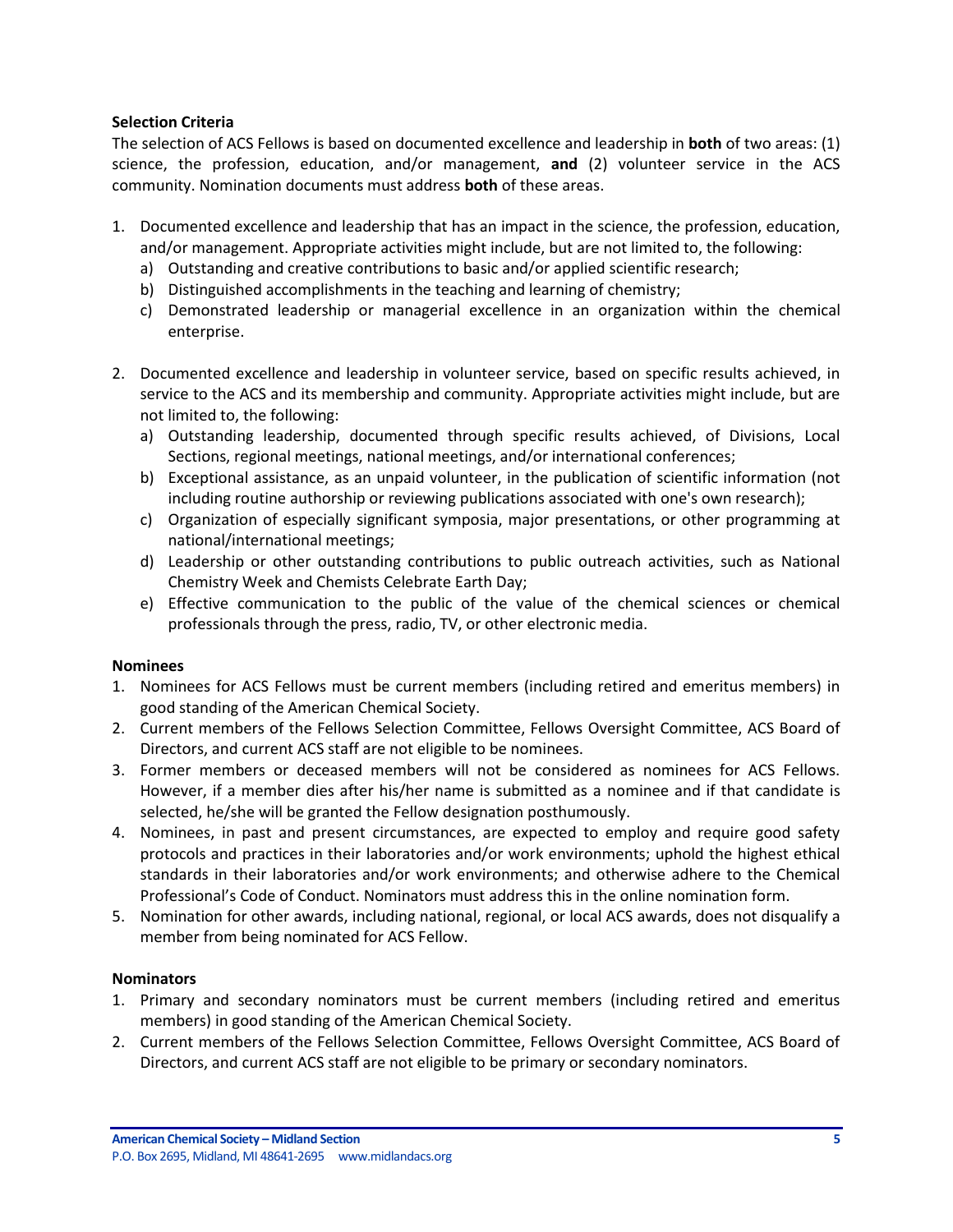- 3. The primary nominator must be eligible to submit as an individual member or on behalf of a Committee, Local Section, or Technical Division. Refer to the Nomination Types section for specific eligibility requirements for primary nominators.
- 4. No more than one of the nominators (primary or secondary) may be from the same work group at the nominee's primary place of employment. If the nominee is retired, only one nominator (primary or secondary) may be from the nominee's last place of employment prior to retirement.
- 5. Refer to the Nomination Types section for guidelines about serving as a nominator for more than one nomination.

For more information, see <https://www.acs.org/content/acs/en/funding-and-awards/fellows.html>

The Midland Section of the ACS is allowed two (2) nominations for ACS Fellow per year. If you know of someone who fits the criteria, or if you would like to nominate yourself, and would like to work with me to put together a nomination package, please contact me a[t dkdeese@dow.com.](mailto:dkdeese@dow.com)

As the deadline for National ACS Fellow nomination submissions is around the first of April, I need to have packets completed and sent back to me by February 1, 2018. There are one thousand and one excuses that will pop up between now and February, so let's get started now!

## <span id="page-5-0"></span>**Savant Labs Seeking Laboratory Technician** *Savant Group, Midland, MI*

This position requires introductory knowledge of laboratory testing and instrument performance activities to determine chemical and physical characteristics of lubricants and petroleum related materials for such purposes as customer reporting, product or process quality control, product development and test method development. Visit our website at [www.savantgroup.com](https://na01.safelinks.protection.outlook.com/?url=http%3A%2F%2Fwww.savantgroup.com&data=02%7C01%7Cmmt_u249822185022160332011%40mgd.bsnconnect.com%7Cb5fde9de8d8b497729e008d501ea3f9a%7Cc3e32f53cb7f4809968d1cc4ccc785fe%7C0%7C0%7C636417027977082651&sdata=e1f5AJZkFJcpohwjOvq1RKI8ylq8ZHMB102GPbYr3sI%3D&reserved=0) to see a detailed job description or submit your resume t[o jobs@savantgroup.com.](mailto:jobs@savantgroup.com)

## <span id="page-5-1"></span>**Upcoming Dates, Events, and Other Updates**

- November 15 (6:00 7:30 PM) MMAIChE sponsored lecture, *Adventures at a Start-up Company vs the Corporate Gig,* presented by Chris Rentsch, Head of Engineering, Origin Materials. Location and time: Grand Traverse Pie Company, 2600 North Saginaw Road, Midland, 6:00 PM dinner (optional), 6:30 PM presentation. Meeting times and locations are subject to change, so please check the Mid-Michigan AIChE [Events](https://www.aiche.org/community/sites/local-sections/mid-michigan/events) website for updates to the schedule. For more information or questions, contact Ron Leng at 989-636-6158 o[r rbleng@dow.com,](mailto:rbleng@dow.com) or Ted Calverley at 989-636-2881 o[r emcalverly@dow.com.](mailto:emcalverly@dow.com)
- November 26 (11:59 PM EST) **Deadline for election of 2018 Midland Section ACS Officers and Board.** To access the electronic ballot, go to:<http://www.midlandacs.org/2018%20election/>
- December 4 (7:00 8:00 PM) ACS Board meeting, MCFTA Board Room (in person), or via a WebEx conference call connection a[t Midland Section WebEx Board Meeting,](https://dow.webex.com/mw3000/mywebex/default.do?service=1&main_url=%2Fmc3000%2Fe.do%3Fsiteurl%3Ddow%26AT%3DMI%26EventID%3D538213622%26MTID%3Dm6bd6812daaa9d053419d46f18be71c21%26Host%3DQUhTSwAAAAPRH17xdc850TNaqrXu82wV-x3jpjs_D1dcXCIzwwarRBsk7pqoTNERtE0mHQqtuB7HjPq8_OGpd7FHFnEY78fm0%26FrameSet%3D2&siteurl=dow&nomenu=true) meeting number/access code: 715 679 159, phone number: 989-633-1166.
- December 13 (6:00 7:30 PM) MMAIChE sponsored lecture, *Hazard Analysis & Risk Analysis Tool Kit,* presented by Ken First, Retired Process Safety Leader, Dow AgroSciences. Location and time: Grand Traverse Pie Company, 2600 North Saginaw Road, Midland, 6:00 PM dinner (optional), 6:30 PM presentation. Meeting times and locations are subject to change, so please check the Mid-Michigan AIChE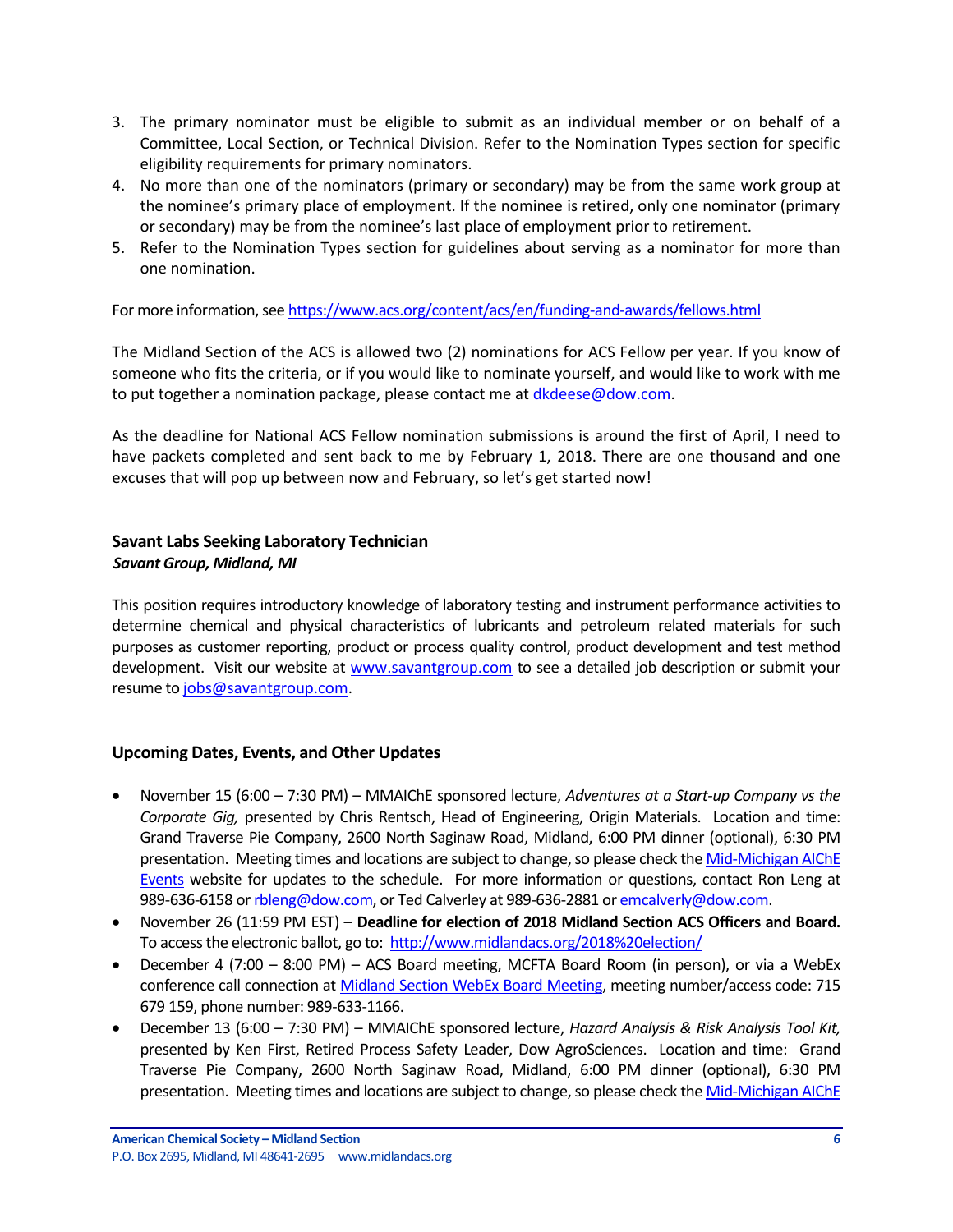[Events](https://www.aiche.org/community/sites/local-sections/mid-michigan/events) website for updates to the schedule. For more information or questions, contact Ron Leng at 989-636-6158 o[r rbleng@dow.com,](mailto:rbleng@dow.com) or Ted Calverley at 989-636-2881 o[r emcalverly@dow.com.](mailto:emcalverly@dow.com)

- January 8 (tentative date) (7:00 8:00 PM) ACS Board meeting, MCFTA Board Room (in person), or via a WebEx conference call connection at [Midland Section WebEx Board Meeting,](https://dow.webex.com/mw3000/mywebex/default.do?service=1&main_url=%2Fmc3000%2Fe.do%3Fsiteurl%3Ddow%26AT%3DMI%26EventID%3D538213622%26MTID%3Dm6bd6812daaa9d053419d46f18be71c21%26Host%3DQUhTSwAAAAPRH17xdc850TNaqrXu82wV-x3jpjs_D1dcXCIzwwarRBsk7pqoTNERtE0mHQqtuB7HjPq8_OGpd7FHFnEY78fm0%26FrameSet%3D2&siteurl=dow&nomenu=true) meeting number/access code: 715 679 159, phone number: 989-633-1166.
- January 10 (12:00-1:30 PM) MMAIChE sponsored lecture, *Advanced Manufacturing,* presented by Billy Bardin, Tech Center Director, Dow Chemical Company. Location and time: Dow Chemical, 1790 Building, CR 272, Midland, 12:00 PM lunch (optional), 12:30 PM presentation. Meeting times and locations are subject to change, so please check the [Mid-Michigan AIChE Events](https://www.aiche.org/community/sites/local-sections/mid-michigan/events) website for updates to the schedule. For more information or questions, contact Ron Leng at 989-636-6158 or [rbleng@dow.com,](mailto:rbleng@dow.com) or Ted Calverley at 989-636-2881 o[r emcalverly@dow.com.](mailto:emcalverly@dow.com)
- February 5 (tentative date) (7:00 8:00 PM) ACS Board meeting, MCFTA Board Room (in person), or via a WebEx conference call connection at [Midland Section WebEx Board Meeting,](https://dow.webex.com/mw3000/mywebex/default.do?service=1&main_url=%2Fmc3000%2Fe.do%3Fsiteurl%3Ddow%26AT%3DMI%26EventID%3D538213622%26MTID%3Dm6bd6812daaa9d053419d46f18be71c21%26Host%3DQUhTSwAAAAPRH17xdc850TNaqrXu82wV-x3jpjs_D1dcXCIzwwarRBsk7pqoTNERtE0mHQqtuB7HjPq8_OGpd7FHFnEY78fm0%26FrameSet%3D2&siteurl=dow&nomenu=true) meeting number/access code: 715 679 159, phone number: 989-633-1166.
- February 21 (6:00 7:30 PM) MMAIChE sponsored lecture, *Big Data Analytics,* presented by Leo Chiang, Associate Tech Director, Chemometrics and Data Analytics, Analytical Tech Center. Location and time: Grand Traverse Pie Company, 2600 North Saginaw Road, Midland, 6:00 PM dinner (optional), 6:30 PM presentation. Meeting times and locations are subject to change, so please check th[e Mid-Michigan AIChE](https://www.aiche.org/community/sites/local-sections/mid-michigan/events)  [Events](https://www.aiche.org/community/sites/local-sections/mid-michigan/events) website for updates to the schedule. For more information or questions, contact Ron Leng at 989-636-6158 o[r rbleng@dow.com,](mailto:rbleng@dow.com) or Ted Calverley at 989-636-2881 o[r emcalverly@dow.com.](mailto:emcalverly@dow.com)
- March 5 (tentative date) (7:00 8:00 PM) ACS Board meeting, MCFTA Board Room (in person), or via a WebEx conference call connection at [Midland Section WebEx Board Meeting,](https://dow.webex.com/mw3000/mywebex/default.do?service=1&main_url=%2Fmc3000%2Fe.do%3Fsiteurl%3Ddow%26AT%3DMI%26EventID%3D538213622%26MTID%3Dm6bd6812daaa9d053419d46f18be71c21%26Host%3DQUhTSwAAAAPRH17xdc850TNaqrXu82wV-x3jpjs_D1dcXCIzwwarRBsk7pqoTNERtE0mHQqtuB7HjPq8_OGpd7FHFnEY78fm0%26FrameSet%3D2&siteurl=dow&nomenu=true) meeting number/access code: 715 679 159, phone number: 989-633-1166.
- March 18-22 255th ACS National Meeting & Exposition, New Orleans, LA. For more information, see [https://www.acs.org/content/acs/en/meetings/national-meeting/spring-2018.html.](https://www.acs.org/content/acs/en/meetings/national-meeting/spring-2018.html)
- March 21 (6:00 7:30 PM) MMAIChE sponsored lecture, *The Future of Transportation,* presented by Paul Vosejpka, Dow Automotive R&D Director. Location and time: Grand Traverse Pie Company, 2600 North Saginaw Road, Midland, 6:00 PM dinner (optional), 6:30 PM presentation. Meeting times and locations are subject to change, so please check the [Mid-Michigan AIChE Events](https://www.aiche.org/community/sites/local-sections/mid-michigan/events) website for updates to the schedule. For more information or questions, contact Ron Leng at 989-636-6158 or [rbleng@dow.com,](mailto:rbleng@dow.com) or Ted Calverley at 989-636-2881 o[r emcalverly@dow.com.](mailto:emcalverly@dow.com)
- April 9 (tentative date) (7:00 8:00 PM) ACS Board meeting, MCFTA Board Room (in person), or via a WebEx conference call connection at [Midland Section WebEx Board Meeting,](https://dow.webex.com/mw3000/mywebex/default.do?service=1&main_url=%2Fmc3000%2Fe.do%3Fsiteurl%3Ddow%26AT%3DMI%26EventID%3D538213622%26MTID%3Dm6bd6812daaa9d053419d46f18be71c21%26Host%3DQUhTSwAAAAPRH17xdc850TNaqrXu82wV-x3jpjs_D1dcXCIzwwarRBsk7pqoTNERtE0mHQqtuB7HjPq8_OGpd7FHFnEY78fm0%26FrameSet%3D2&siteurl=dow&nomenu=true) meeting number/access code: 715 679 159, phone number: 989-633-1166.
- April 25 (6:00 7:30 PM) MMAIChE sponsored lecture, *Open Topic (TBD).* Location and time: Grand Traverse Pie Company, 2600 North Saginaw Road, Midland, 6:00 PM dinner (optional), 6:30 PM presentation. Meeting times and locations are subject to change, so please check th[e Mid-Michigan AIChE](https://www.aiche.org/community/sites/local-sections/mid-michigan/events)  [Events](https://www.aiche.org/community/sites/local-sections/mid-michigan/events) website for updates to the schedule. For more information or questions, contact Ron Leng at 989-636-6158 o[r rbleng@dow.com,](mailto:rbleng@dow.com) or Ted Calverley at 989-636-2881 o[r emcalverly@dow.com.](mailto:emcalverly@dow.com)
- May 2 (save the date, evening program) Midland Section ACS Spring Awards Banquet, Great Hall Banquet & Convention Center, 5121 Bay City Road, Midland. For more information, contact Diana Deese, Midland Section ACS Awards Committee Chair, a[t dkdeese@dow.com](mailto:dkdeese@dow.com) or 989-636-9915.
- May 7 (tentative date) (7:00 8:00 PM) ACS Board meeting, MCFTA Board Room (in person), or via a WebEx conference call connection at [Midland Section WebEx Board Meeting,](https://dow.webex.com/mw3000/mywebex/default.do?service=1&main_url=%2Fmc3000%2Fe.do%3Fsiteurl%3Ddow%26AT%3DMI%26EventID%3D538213622%26MTID%3Dm6bd6812daaa9d053419d46f18be71c21%26Host%3DQUhTSwAAAAPRH17xdc850TNaqrXu82wV-x3jpjs_D1dcXCIzwwarRBsk7pqoTNERtE0mHQqtuB7HjPq8_OGpd7FHFnEY78fm0%26FrameSet%3D2&siteurl=dow&nomenu=true) meeting number/access code: 715 679 159, phone number: 989-633-1166.
- May 22 (tentative) MMAIChE Annual Spring Banquet, Keynote Lecture *Sustainability: The Chemical Engineer's Role in the Future,* presented by Mark Weick, Dow Global Sustainability Director. *Venue to be*